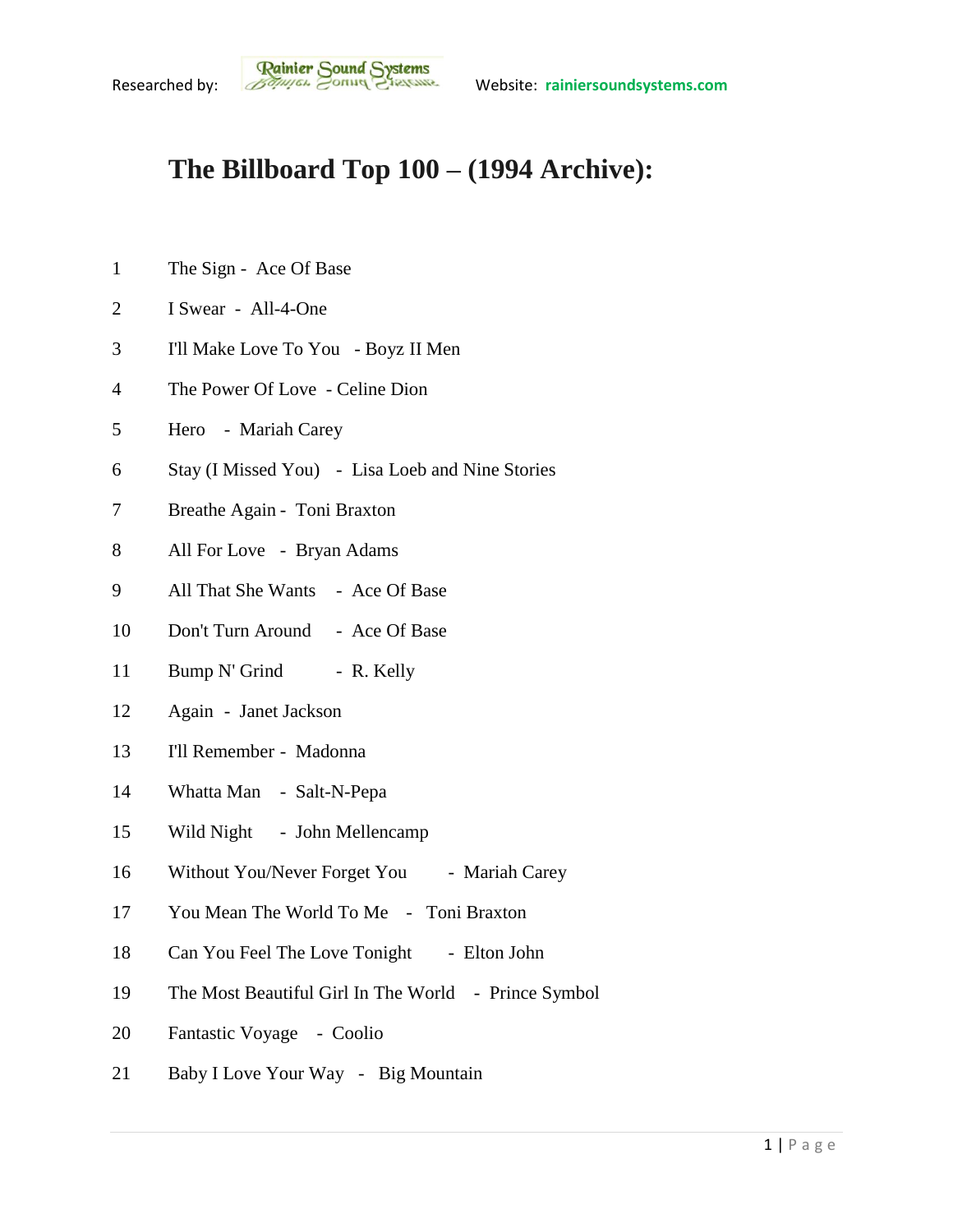**Rainier Sound Systems**<br>Researched by: *Bothuges* Conner Charantee Website: rainiersoundsystems.com

- Regulate Warren G and Nate Dogg
- If You Go Jon Secada
- Back and Forth Aaliyah
- Now And Forever Richard Marx
- When Can I See You Babyface
- Please Forgive Me Bryan Adams
- So Much In Love All-4-One
- Shoop Salt-N-Pepa
- Any Time Any Place/And On And On
- Shine Collective Soul
- Said I Loved You...But I Lied Michael Bolton
- Return To Innocence Enigma
- All I Wanna Do Sheryl Crow
- Mmm Mmm Mmm Mmm Crash Test Dummies
- Can We Talk Tevin Campbell
- Funkdafied Da Brat
- I'd Do Anything For Love Meat Loaf
- Gangsta Lean Drs
- Because The Night Patty Smith
- Cantaloop US3
- Whoomp! (There It Is) Tag Team
- Come To My Window Melissa Etheridge
- Stroke You Up Changing Faces
- I'm Ready Tevin Campbell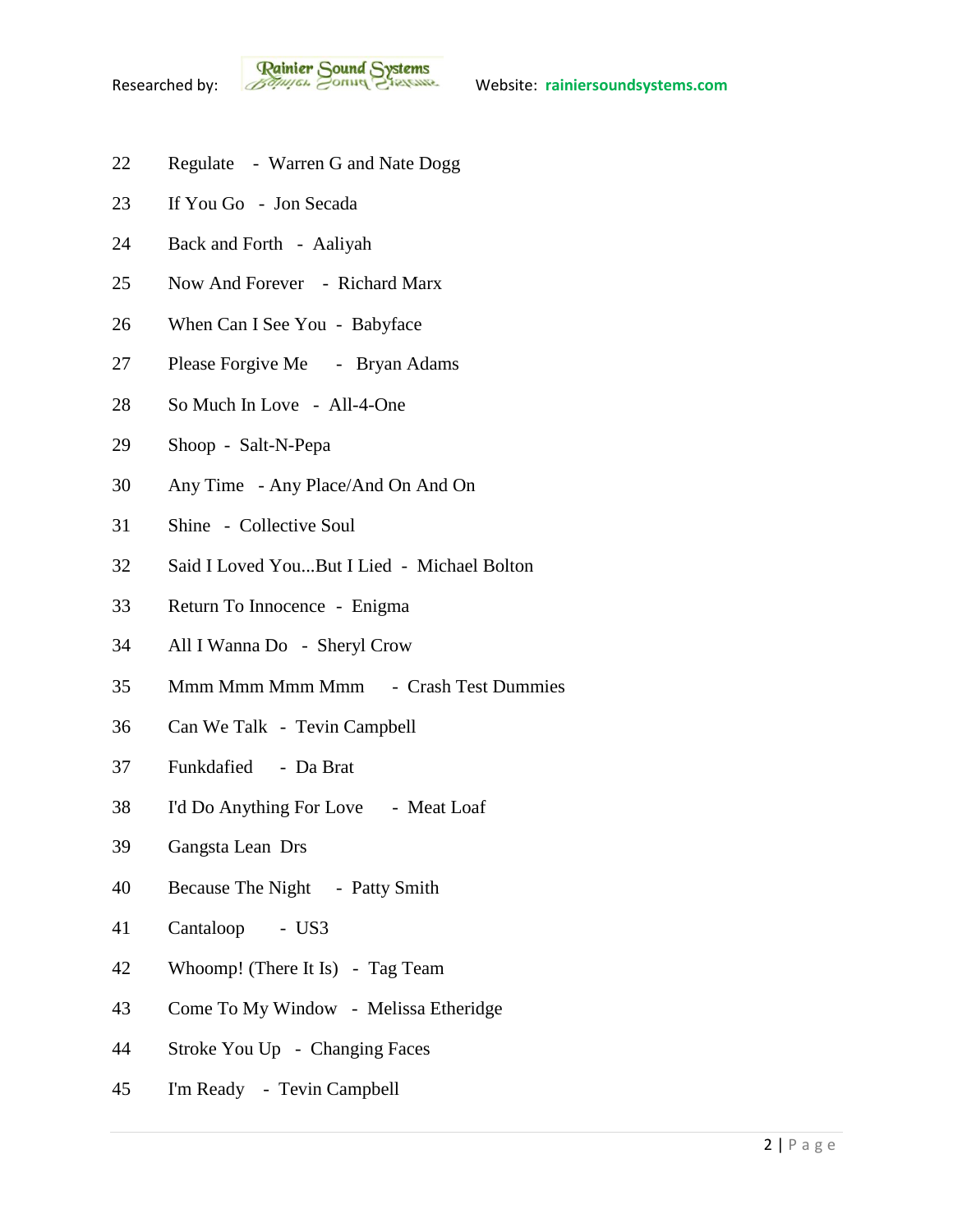- 10% Pure Love Crystal Waters
- Anytime You Need A Friend Mariah Carey
- Because Of Love Janet Jackson
- Linger Cranberries
- Loser Beck
- Found Out About You Gin Blossoms
- Gin And Juice Snoop Doggy Dogg
- Never Lie Immature
- Streets Of Philadelphia Bruce Springsteen
- Getto Jam Domino
- Endless Love Luther Vandross and Mariah Carey
- I Miss You Aaron Hall
- Understanding Xscape
- This D.J. Warren G
- Cry For You Jodeci
- Keep Ya Head Up 2Pac
- Who Am I (What's My Name?) Snoop Doggy Dogg
- Another Night Real McCoy
- Your Body's Callin' R. Kelly
- Tootsee Roll 69 Boyz
- I Can See Clearly Now Jimmy Cliff
- Never Keeping Secrets Babyface
- Crazy Aerosmith
- Just Kickin' It Xscape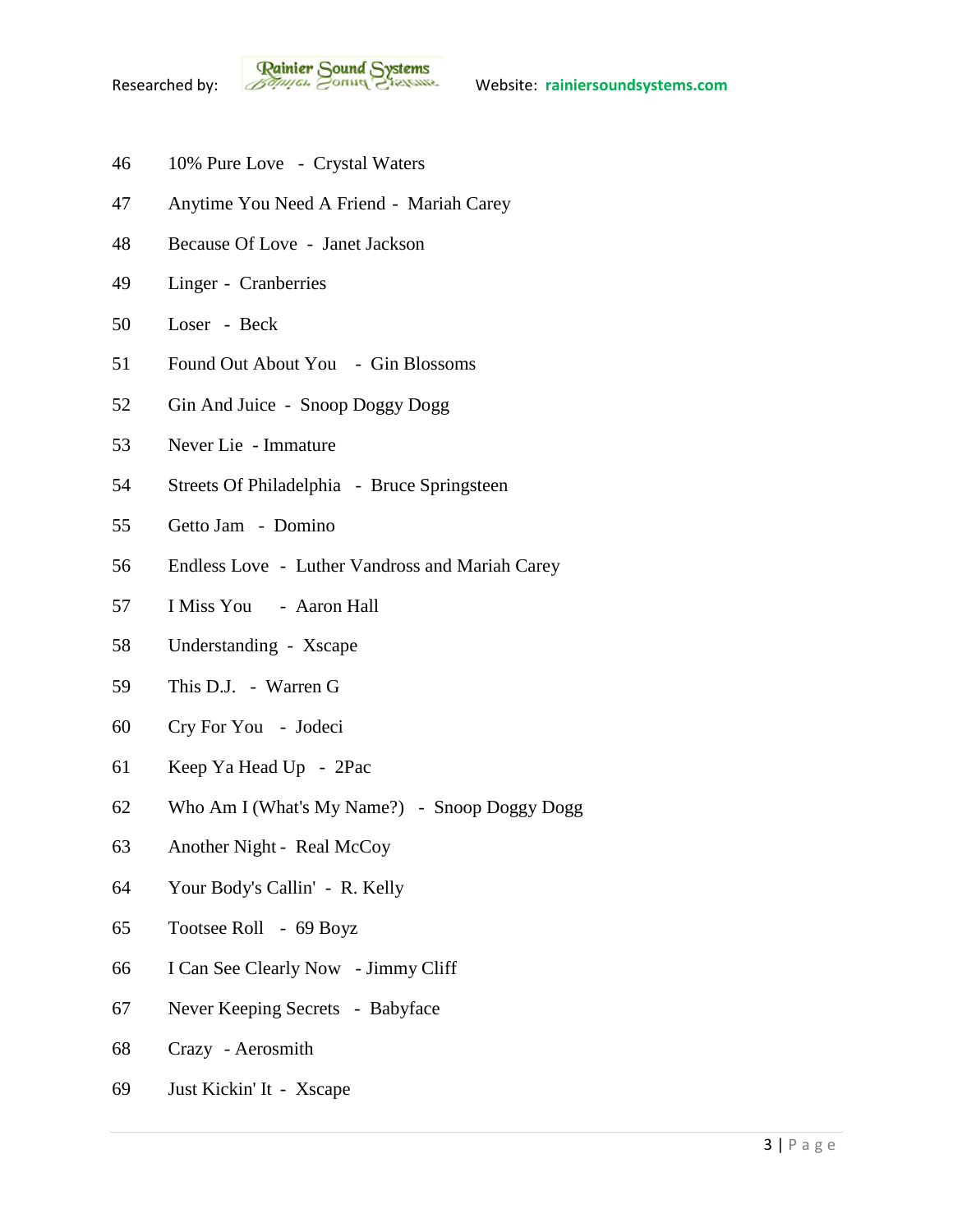- At Your Best (You Are Love) Aaliyah
- 71 Rock And Roll Dreams Come Through Meat Loaf
- Amazing Aerosmith
- Always Erasure
- Groove Thang Zhane
- Dreams Gabrielle
- Mr. Vain Culture Beat
- Mary Jane's Last Dance Tom Petty and The Heartbreakers
- Anything SWV
- Beautiful In My Eyes Joshua Kadison
- Stay Eternal
- Flava In Ya Ear Craig Mack
- U.N.I.T.Y. Queen Latifah
- Prayer For The Dying Seal
- Secret Madonna
- Here Comes The Hotstepper Ini Kamoze
- Everyday Phil Collins
- 87 Don't Take The Girl Tim McGraw
- 88 Got Me Waiting Heavy D and The Boyz
- December 1963 (OhWhat A Night)
- Indian Outlaw Tim McGraw
- Always Bon Jovi
- I'm The Only One Melissa Etheridge
- Back In The Day Ahmad